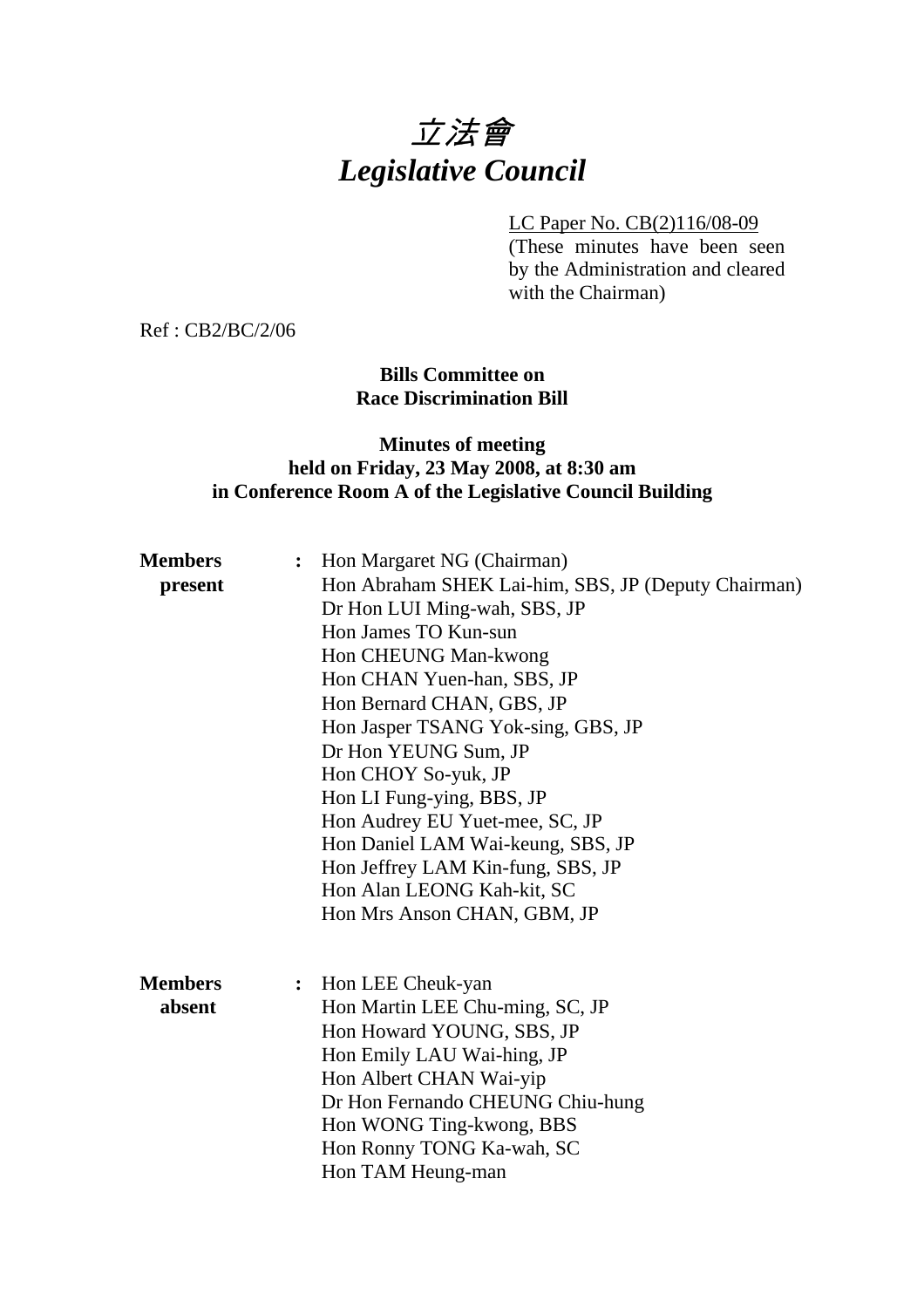## Action

| <b>Public Officers</b>             |                | <b>Constitutional and Mainland Affairs Bureau</b>                                              |  |  |  |
|------------------------------------|----------------|------------------------------------------------------------------------------------------------|--|--|--|
| attending                          |                | Mr Arthur HO<br>Deputy Secretary for Constitutional and Mainland<br>Affairs $(1)$              |  |  |  |
|                                    |                | Mr Victor NG<br>Principal Assistant Secretary for Constitutional and<br>Mainland Affairs (5)   |  |  |  |
|                                    |                | Mr Stanley NG<br><b>Assistant Secretary for Constitutional and Mainland</b><br>Affairs (5)A    |  |  |  |
|                                    |                | Department of Justice                                                                          |  |  |  |
|                                    |                | <b>Miss Betty CHEUNG</b><br><b>Senior Government Counsel</b>                                   |  |  |  |
|                                    |                | Miss Shandy LIU<br><b>Senior Government Counsel</b>                                            |  |  |  |
| <b>Attendance by</b><br>invitation | $\ddot{\cdot}$ | <b>Equal Opportunities Commission</b><br>Mr Herman POON Lik-hang<br><b>Chief Legal Counsel</b> |  |  |  |
| <b>Clerk</b> in<br>attendance      |                | Miss Flora TAI<br>Chief Council Secretary (2)2                                                 |  |  |  |
| <b>Staff</b> in<br>attendance      | $\ddot{\cdot}$ | Mr KAU Kin-wah<br>Assistant Legal Adviser 6                                                    |  |  |  |
|                                    |                | Ms Joanne MAK<br>Senior Council Secretary (2)2                                                 |  |  |  |
| I.<br><b>Commission</b>            |                | Meeting with the Administration and Equal Opportunities                                        |  |  |  |
| LC                                 |                | Paper<br>No. -- Submission<br>from<br>Equal                                                    |  |  |  |

Opportunities Commission (EOC)

on "Equality Plan"

CB(2)1900/07-08(01)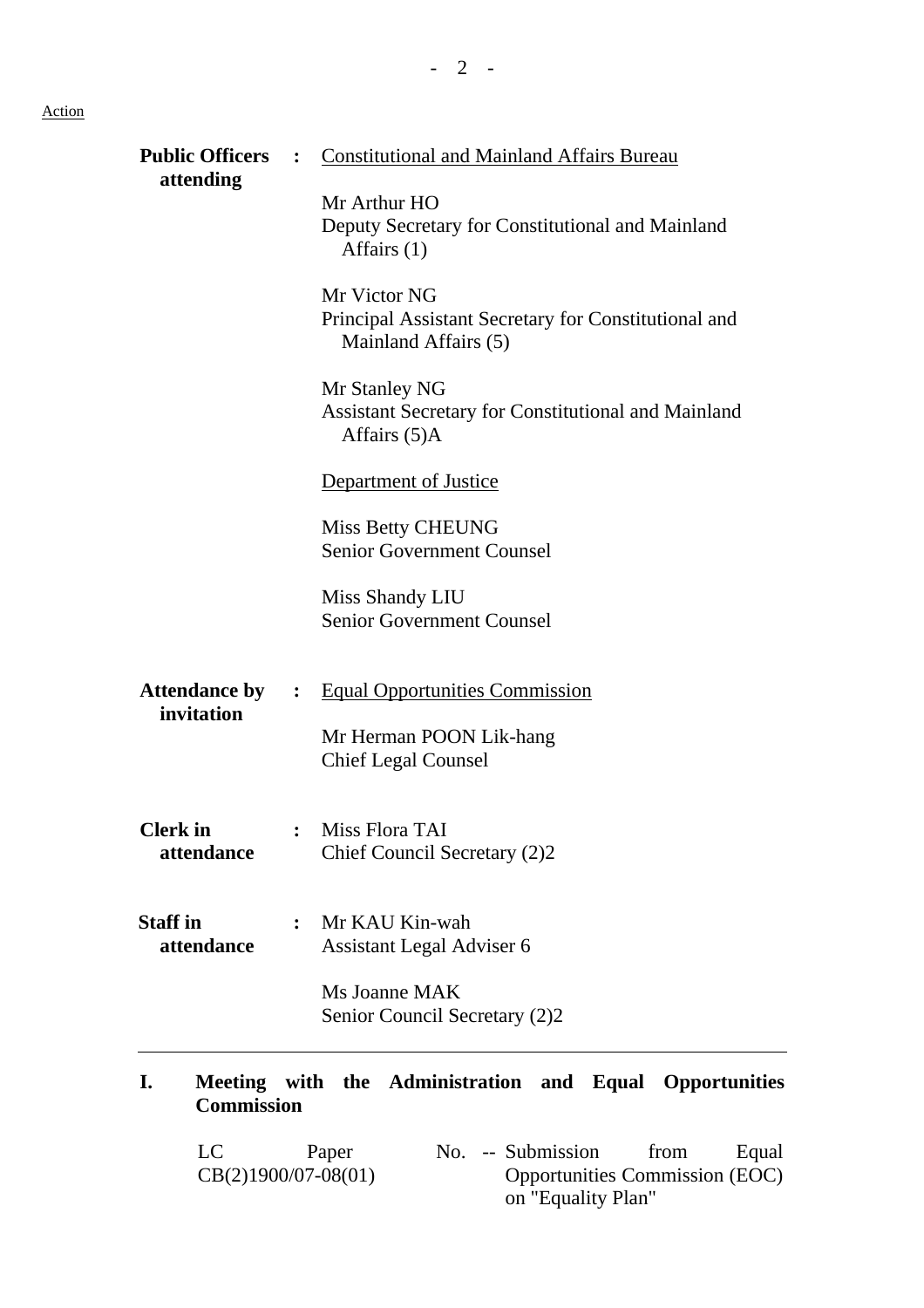Action

| LC<br>$CB(2)1600/07-08(05)$ | Paper                         |  | No. -- Submission from EOC                                                                                                                                                                       |
|-----------------------------|-------------------------------|--|--------------------------------------------------------------------------------------------------------------------------------------------------------------------------------------------------|
|                             | LC Paper No. $CB(3)176/06-07$ |  | -- The Bill                                                                                                                                                                                      |
| LC<br>$CB(2)1030/07-08(01)$ | Paper                         |  | No. -- Summary of views received from<br>deputations/individuals<br><sub>on</sub><br>specific clauses of the Bill (as at 6)<br>February 2008) prepared by the<br>Legislative Council Secretariat |

Discussion on the concept of mainstreaming racial equality through equality plans

1. The Bills Committee received a briefing by the Chief Legal Counsel of EOC on the concept of mainstreaming racial equality through equality plans as detailed in its submissions. The Bills Committee agreed that representatives of Hong Kong Human Rights Monitor and Hong Kong Unison be invited to give views on the proposal of introducing a Race Equality Scheme (index of proceedings at **Annex**).

(*Post-meeting note*: the joint submission from Hong Kong Human Rights Monitor and Hong Kong Unison tabled at the meeting was issued vide LC Paper No. CB(2)2108/07-08.)

2. After deliberation of the merits of the proposed Race Equality Scheme, the Bills Committee requested -

- 
- Admin (a) the Administration to provide its views before the meeting scheduled for 3 June 2008 on the proposal to impose a statutory duty on the Government and public authorities under the Bill to draw up equality plans and the difficulties envisaged if the plans were to be drawn up; and
- ALA6 (b) the legal adviser to the Bills Committee to prepare a discussion draft of the proposed Committee Stage amendments (CSAs) for imposing such a statutory duty for members' consideration.

3. Members agreed that the Chairman should write to the Secretary for Constitutional and Mainland Affairs (SCMA) to invite him to attend the meeting scheduled for 3 June 2008 to join the discussion on the statutory duty to draw up equality plans.

(*Post-meeting note*: the Chairman's letter dated 26 May 2008 to SCMA was issued vide LC Paper No. CB(2)2133/07-08.)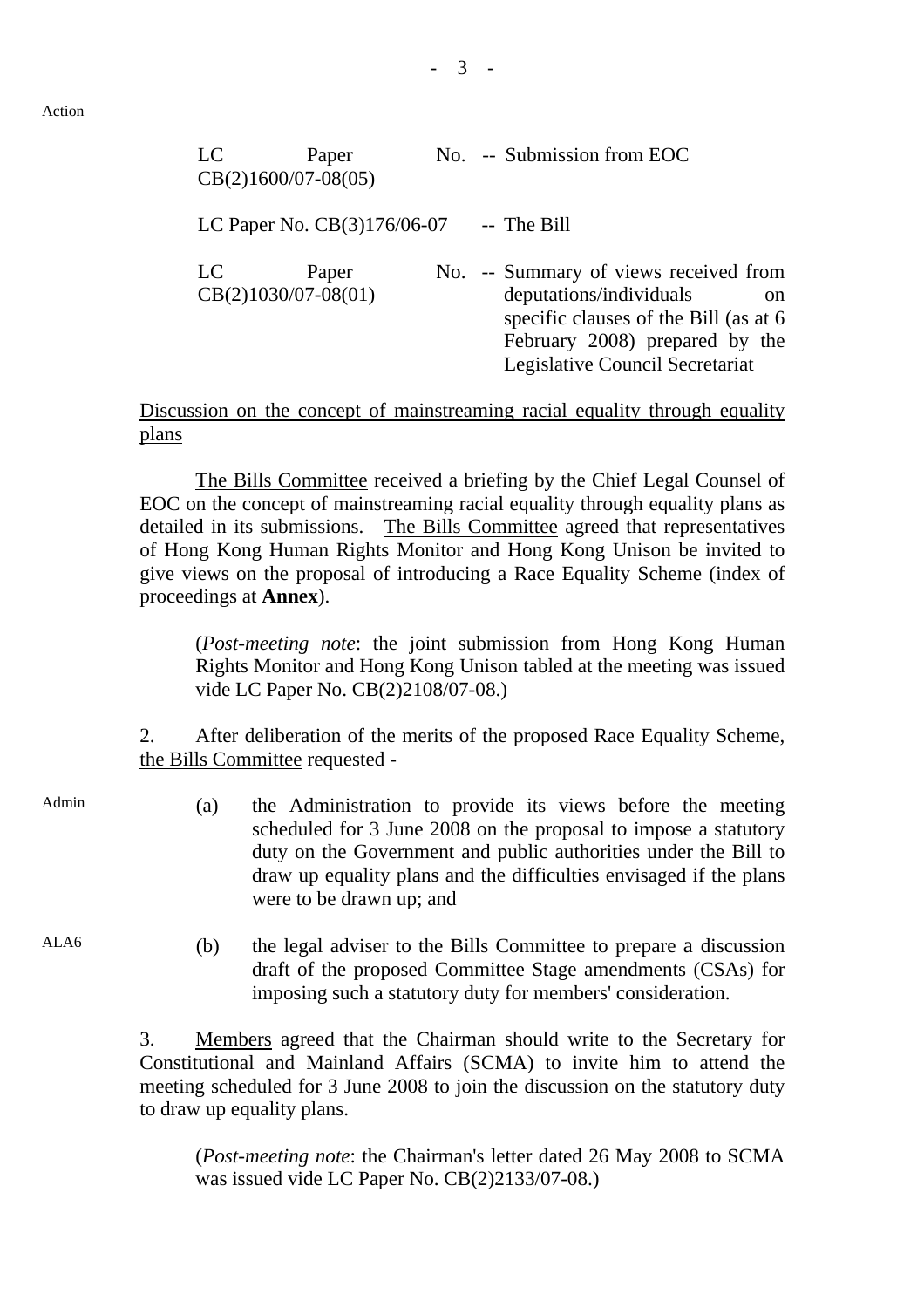#### Clause-by-clause examination of the Bill

4. The Bills Committee completed scrutiny of Clauses 56 and 57 of the Bill (index of proceedings at **Annex**).

5. To facilitate members' scrutiny of provisions of the Bill relating to EOC, the Chief Legal Counsel of EOC was requested to provide the following information -

- (a) whether there was any substantive difference between the provisions in Parts 7 and 8 of the Bill and the relevant provisions under the three existing anti-discrimination ordinances;
- (b) any observations on the application of the provisions under Parts 7 and 8 of the Bill to matters relating to racial discrimination on the assumption that there was no difference between these provisions and those under the existing anti-discrimination ordinances;
- (c) problems encountered, if any, in the operation of the relevant provisions of these anti-discrimination ordinances and possible ways to address those problems;
- (d) whether EOC had the same power when conducting an investigation upon receipt of a complaint as conducting a formal investigation under the relevant provisions;
- (e) whether EOC was still bound to endeavour, by conciliation, to effect a settlement of the matter to which the complaint related, when the complainant had already commenced proceedings against the complainee before lodging a complaint to EOC; and
- (f) the criteria according to which EOC decided whether or not it would provide assistance to the complainant and the type of assistance to be provided.
- Admin 6. The Administration was requested to -
	- (a) provide response to concern about Clause 56 which expressly exempted any acts done for the purpose of complying with an existing statutory requirement from being rendered unlawful;
	- (b) consider whether the relevant provisions should be amended to the effect that the "requirement" in Clause 56 would not be restricted to requirements of existing statutory provisions only, but should include future legislation; and

#### Action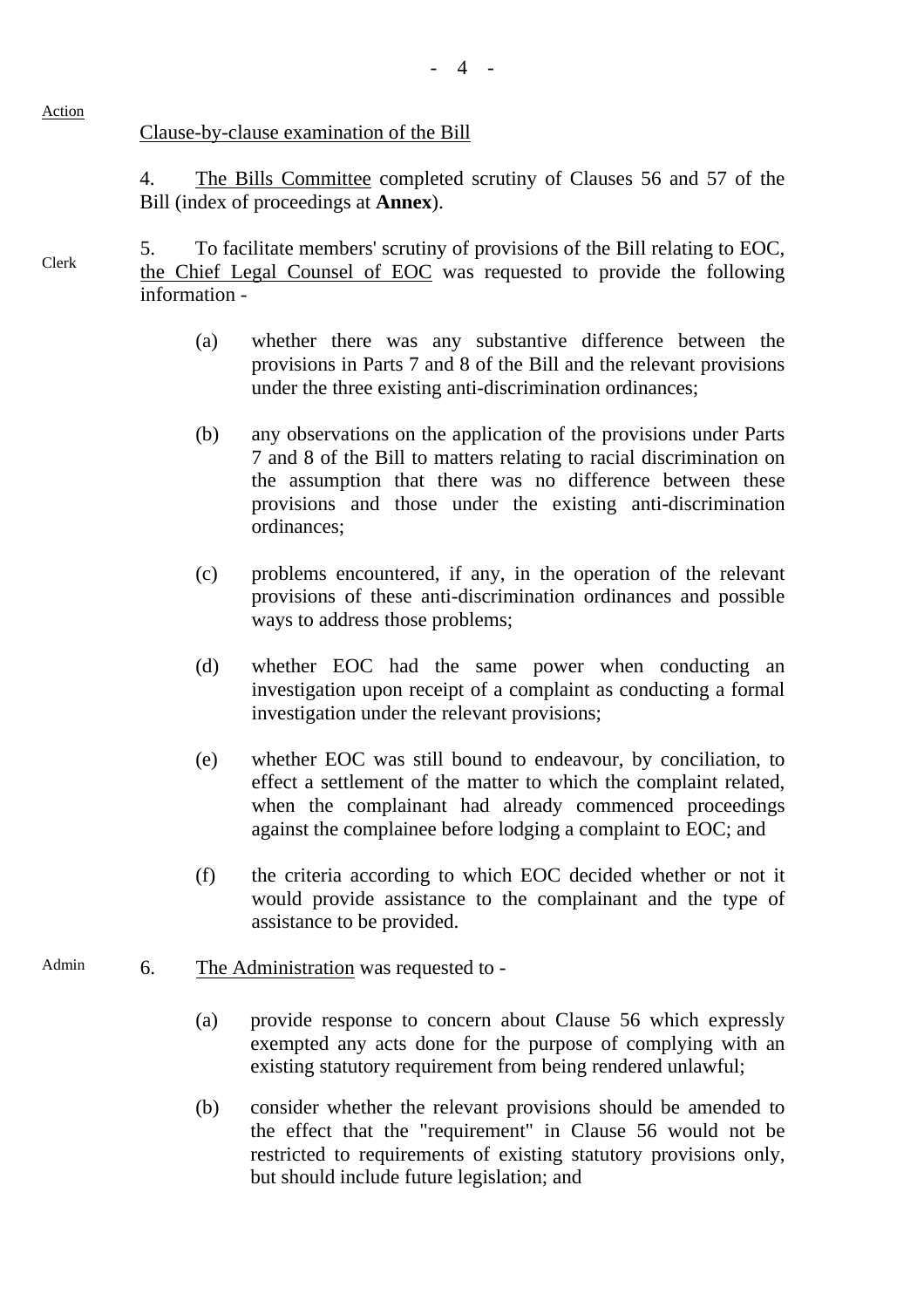Action

(c) explain the need for the exemption provided under Clause 57 as the rights of inhabitants in the New Territories were already protected by Article 40 of the Basic Law and to provide justification for the exemption under Clause  $57(a)(ii)$ .

### Date of next meeting

7. Members noted that the next meeting would be held on Monday, 26 May 2008, at 8:30 am.

8. There being no other business, the meeting ended at 10:30 am.

Council Business Division 2 Legislative Council Secretariat 22 October 2008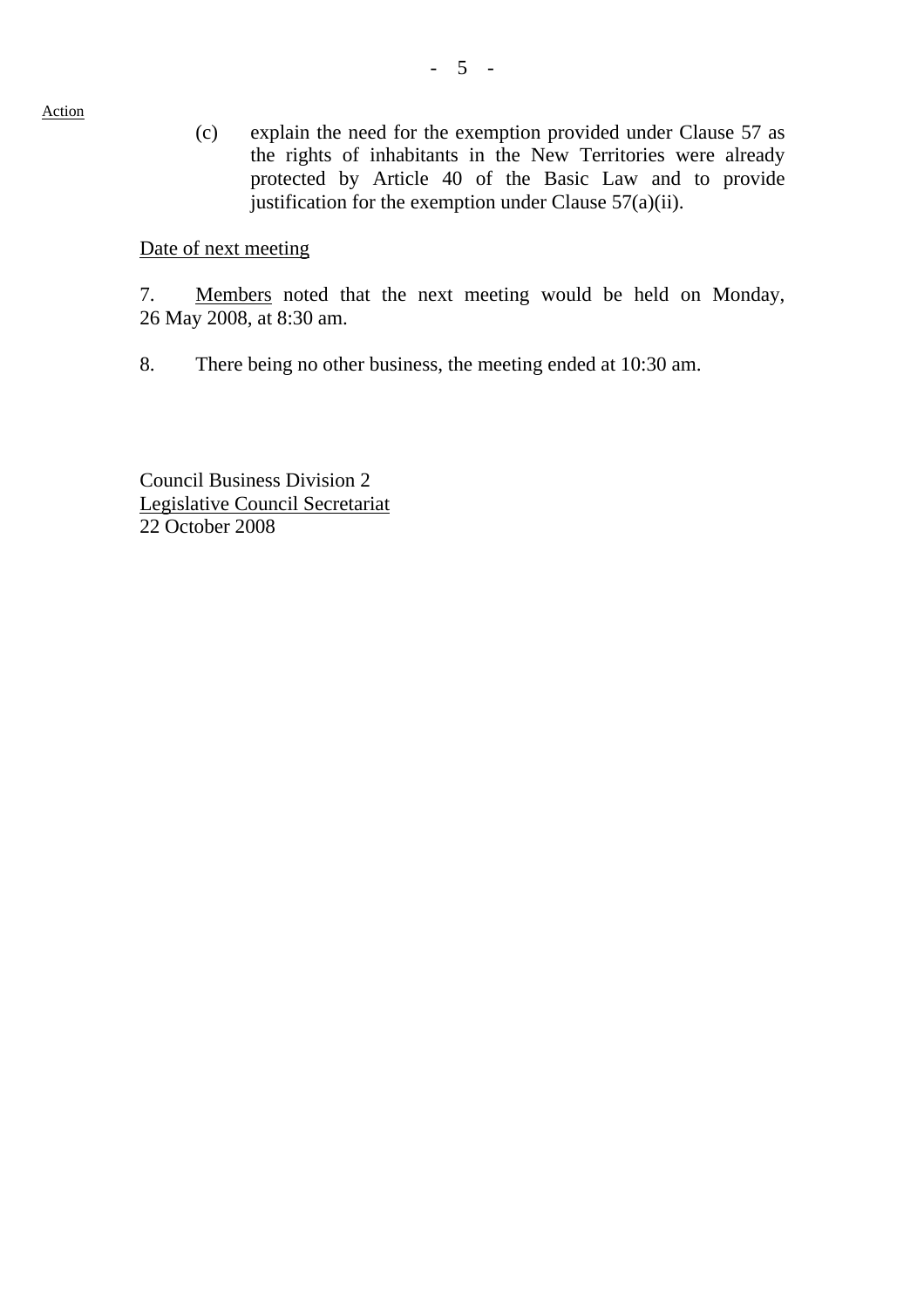# **Proceedings of the meeting of Bills Committee on Race Discrimination Bill on Friday, 23 May 2008, at 8:30 am in Conference Room A of the Legislative Council Building**

| Time marker       | <b>Speaker</b>                                                                                                  | <b>Subject</b>                                                                                                                                                                                                                                                                                                                                                                 | <b>Action required</b>                                                                                                                                                                                                                             |
|-------------------|-----------------------------------------------------------------------------------------------------------------|--------------------------------------------------------------------------------------------------------------------------------------------------------------------------------------------------------------------------------------------------------------------------------------------------------------------------------------------------------------------------------|----------------------------------------------------------------------------------------------------------------------------------------------------------------------------------------------------------------------------------------------------|
| $000000 - 001136$ | Chairman                                                                                                        | Opening remarks                                                                                                                                                                                                                                                                                                                                                                |                                                                                                                                                                                                                                                    |
| 001137 - 002352   | <b>Chief Legal</b><br>Counsel/Equal<br>Opportunities<br>Commission (EOC)<br>Chairman                            | Briefing by Chief Legal Counsel of<br>EOC<br>on<br>the<br>concept<br>of<br>mainstreaming<br>racial<br>equality<br>through equality plans as detailed in<br>its submissions.<br>[LC]<br>No.<br>Paper<br>CB(2)1900/07-08(01)<br>and<br>$CB(2)1600/07-08(05)]$                                                                                                                    |                                                                                                                                                                                                                                                    |
| 002353 - 004117   | Chairman<br>Hong Kong Human Rights<br>Monitor<br>Hong Kong Unison<br>Admin<br>Dr YEUNG Sum                      | Presentation<br>of<br>views<br>by<br>representatives<br>of<br>Kong<br>Hong<br>Human Rights Monitor and Hong<br>Kong Unison on the proposed Race<br><b>Equality Scheme</b><br>[LC]<br>Paper<br>No.<br>$CB(2)2108/07-08(01)]$                                                                                                                                                    | <b>Admin</b><br>to<br>provide its views<br>on the proposal<br>impose<br>to<br>a<br>statutory duty on<br>the Government<br>and<br>public<br>authorities<br>to<br>draw up equality<br>plans<br>(para.<br>2(a)<br>of<br>minutes)                      |
| 004118 - 010431   | Mr Jeffrey LAM<br>Chairman<br>Admin<br>Hong Kong Human Rights<br>Monitor<br>Hong Kong Unison<br>Dr LUI Ming-wah | Concern about the delay that might<br>be caused to the enactment of the Bill<br>if the ambit of the Bill was to be<br>expanded to impose a statutory duty<br>to draw up equality plans.                                                                                                                                                                                        |                                                                                                                                                                                                                                                    |
| 010432 - 012554   | Miss CHAN Yuen-han<br>Chairman<br>Admin<br>Mrs Anson CHAN<br>Dr YEUNG Sum                                       | Expression of support for imposing a<br>statutory duty on the Government<br>and public authorities to draw up<br>equality plans under the Bill as it was<br>Mr CHEUNG Man-kwong $\cos$ consistent with the policy intent of<br>the Bill.                                                                                                                                       |                                                                                                                                                                                                                                                    |
| 012555 - 014207   | Chairman<br>Chief Legal Counsel/EOC<br>ALA6<br>Dr YEUNG Sum<br>Mrs Anson CHAN<br>Miss CHAN Yuen-han             | Explanation by Chief Legal Counsel<br>of EOC on the Race Relations<br>(Amendment) Act 2000 in the United<br>Kingdom which sought to impose a<br>duty on specified public authorities<br>when carrying out their functions to<br>have due regard to the need to<br>eliminate<br>unlawful<br>racial<br>discrimination and to promote racial<br>equality and good race relations. | ALA6 to prepare a<br>discussion draft of<br>the<br>proposed<br>Committee<br><b>Stage</b><br>amendments<br>for<br>imposing<br>a<br>statutory duty on<br>the<br>Government<br>and relevant public<br>authorities<br>2(b)<br>of<br>(para.<br>minutes) |